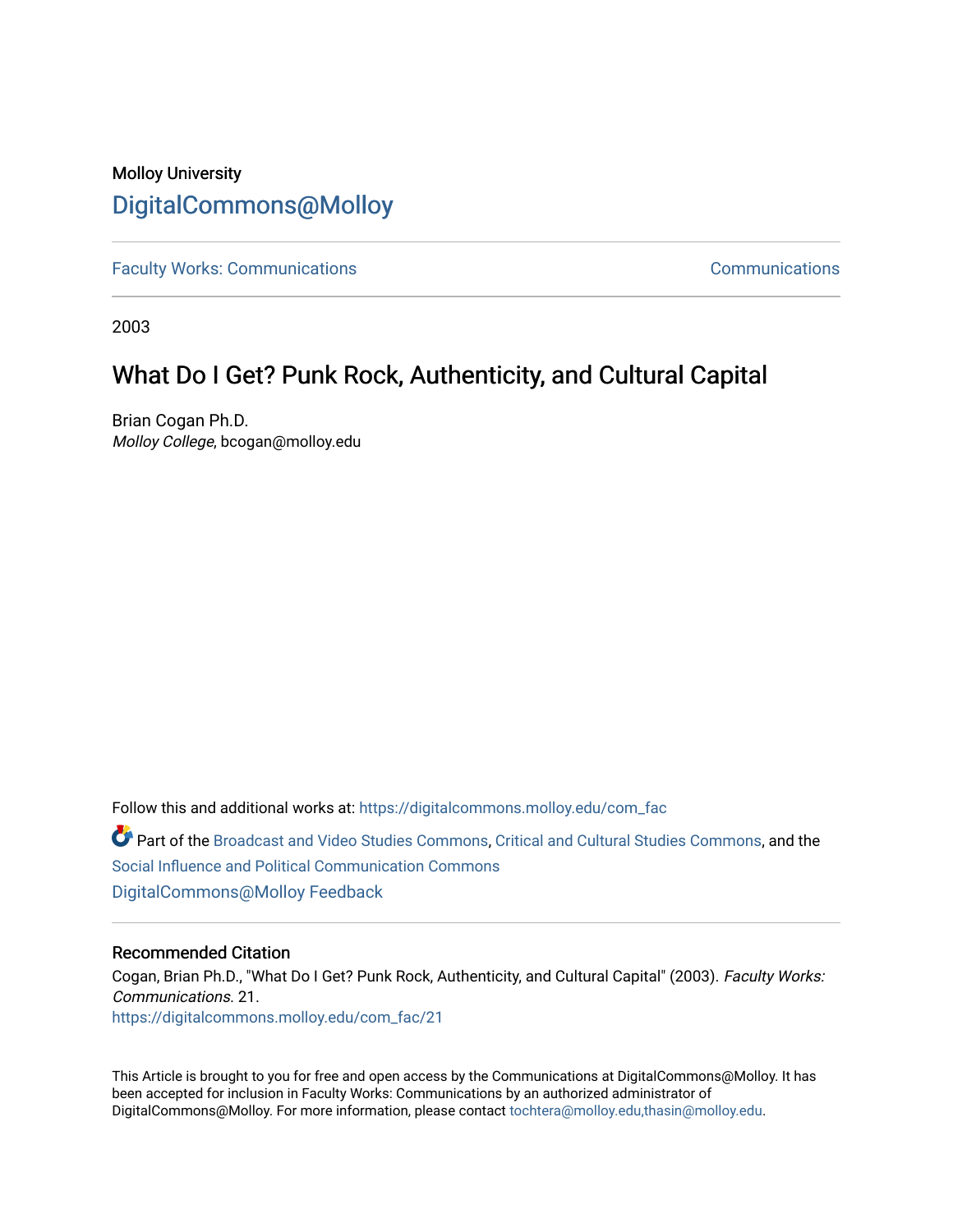# What Do I Get? Punk Rock, Authenticity and Cultural Capital.

 After years of alternately being declared either dead, irrelevant, or simply too outrageous to be accepted into the fabric of American culture, and almost thirty years after it first reared it's mohawk'd head in public, the musical genre known as "punk rock" has finally been accepted as part of mainstream American culture. This is unfortunately not the result of changing musical tastes or a growing acceptance of subversive subcultures on the part of the American audience, but rather, is due to a single factor loathed by most participants in (the wide and diverse variety of) insular punk communities, the increasing ubiquity of the music itself in television commercials.

 While using popular music identified with the counter-culture in advertising is nothing new (the controversial use of the Beatles "Revolution" in Nike commercials is a notorious example), still the use of a genre as universally identified as being against the values and political identity of mainstream America is a new, and some would say, disturbing trend. The use of songs by punk stalwarts such as the Buzzcocks, Iggy Pop and the Stooges, Black Flag and The Minutemen, bands who were closely associated with the DIY movement (literally "Do It Yourself"— a term applied to the creation of production and distribution networks within the community and outside the influence of major labels and distributors), as well as "alternative" bands such as The Cult and The Smiths, and even the use of club and dance identified music by Air, Dimitri from Paris and others, could be seen as simply the inevitable commodification of subcultures by the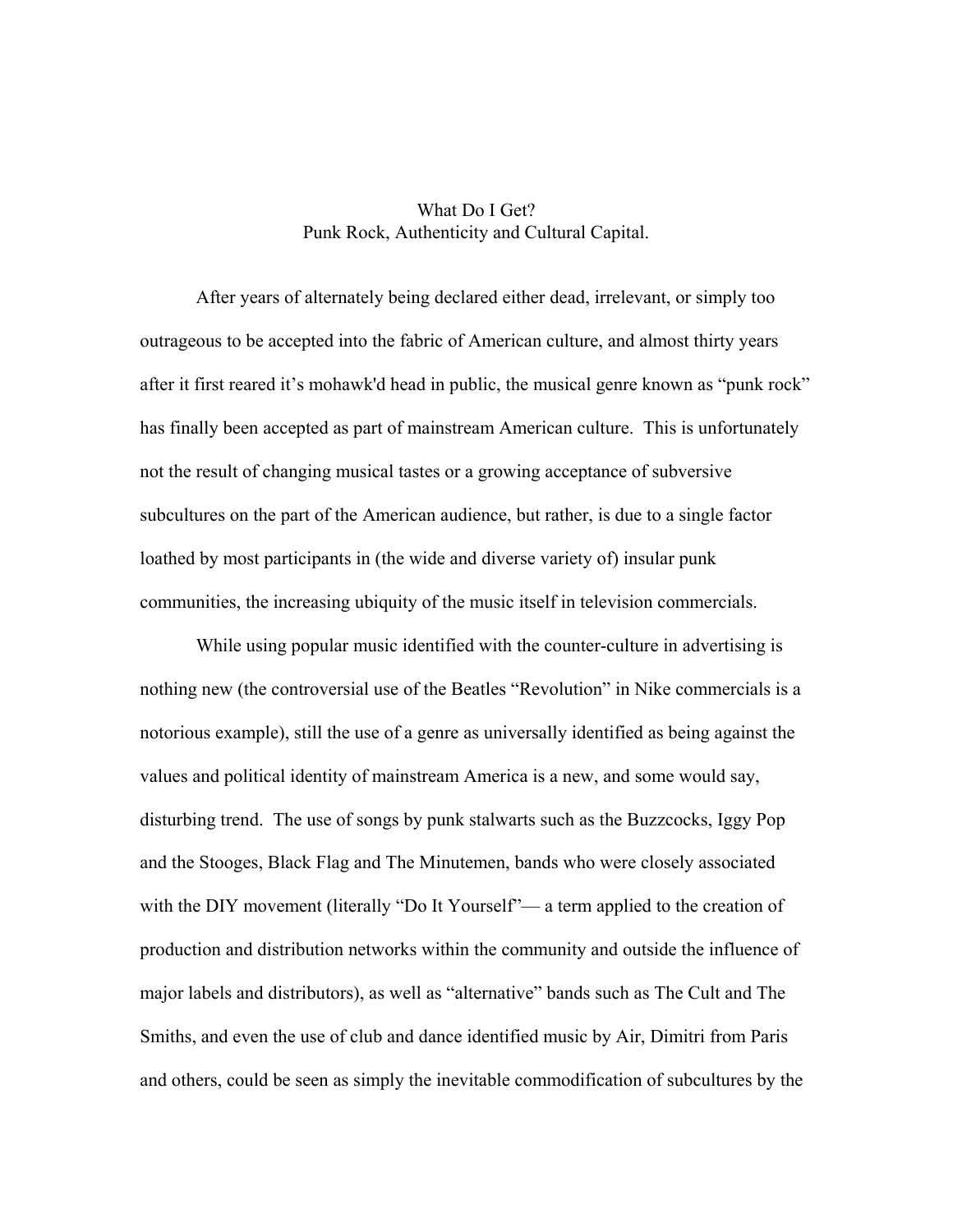mainstream. But, perhaps there are more positive connotations to this phenomenon to examine. In this essay I will discuss the most recent co-opting of underground music and analyze the negative, and surprisingly positive, implications of "punk rock" advertisements.

#### Punk Rock and Style

In recent years, there has been a renewed academic interest in the cultural implications of punk rock as a social movement. Most authors take Dick Hebdige's seminal work Subculture: The Meaning of Style as their template for examinations of punk rock. According to Hebdige, musical-based subcultures in general, and punk in particular, are engaged in a constant struggle for identity with mainstream culture where meaning is constantly negotiated and renegotiated. Subcultures such as punk try and create an identity set in resistance to the dominant culture and the dominant culture in turn tries to reintegrate the aberrant subculture, or at least place it within the dominant framework of meanings.<sup>[1](#page-12-0)</sup> As Hebdige notes, British punk in particular adopted symbols and forms of musical expression from other outcast cultures (such as the reggae music of Rastifarians and the suspenders and boots of post-World War II working class culture) and synthesized it into something uniquely their own. At the same time this process is taking place, the dominant culture tries to make sense of subcultures though various means, including news reports and articles in the mainstream mass media that identify the new subculture within a historical context, and by taking aspects of the culture such as fashion and commodifing them.<sup>[2](#page-12-1)</sup> (An example of this was the "safety-pin chic" promoted by designers such as Betsy Johnson.) According to Hebdige, commodification is the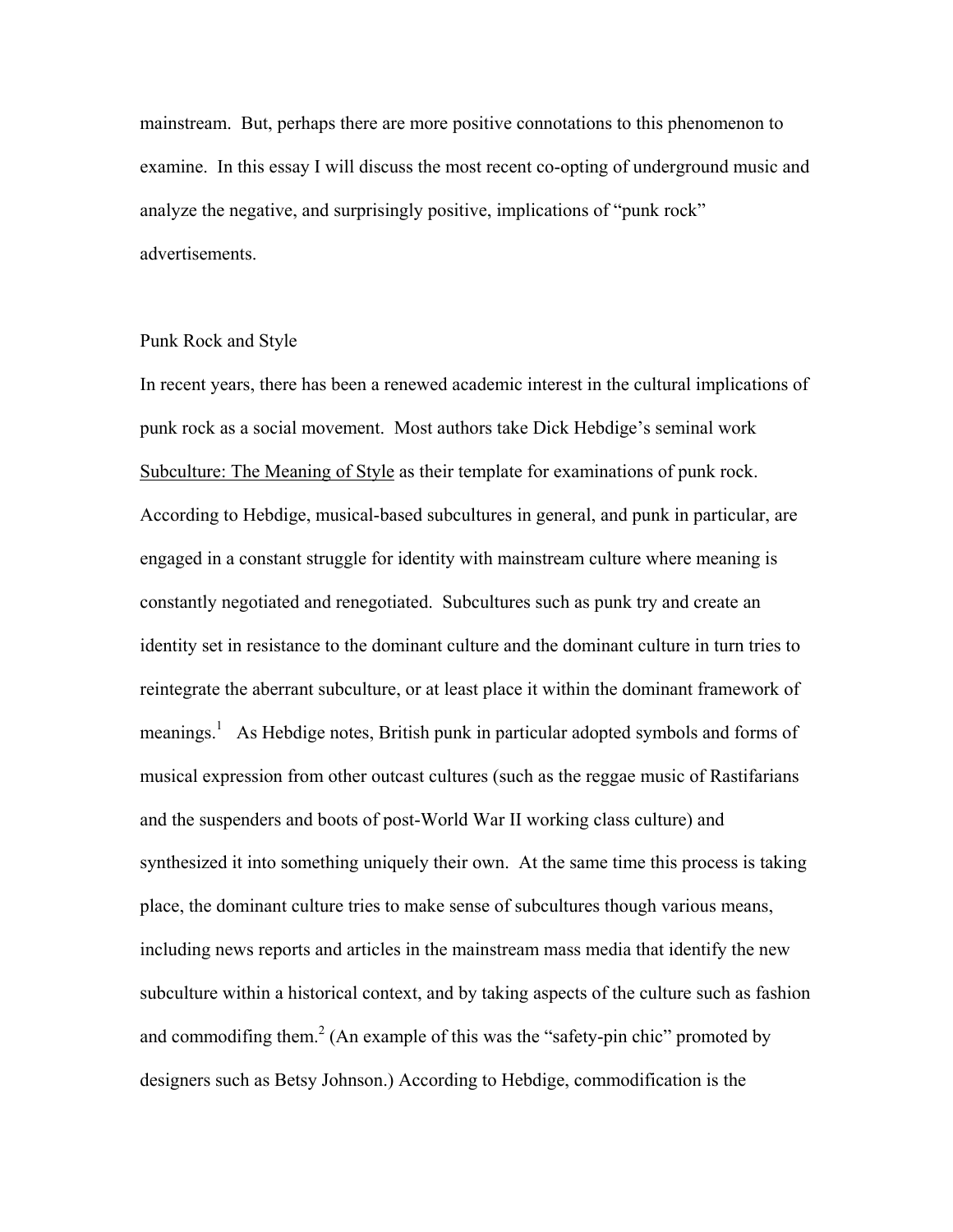inevitable end result of this process of negotiation. Safety pins, leather jackets and ripped jeans are taken out of the context of rebellion and translated into runway fashion, selling for thousands of dollars at ritzy boutiques.

 The most recent works of scholarship that analyze punk rock as a subculture, most notably the volume edited by Roger Sabin Punk Rock; So What?, try to reevaluate punk rock within the parameters of cultural studies.<sup>[3](#page-12-2)</sup> In an article by Frank Cartledge, "Distress to Impress: Local Punk Fashion and Commodity Exchange," punk rock can not be seen so much as a resistance to mainstream culture, but as a sort of virus whose "success" can be measured in terms of "introducing new forms of dress and behavior."<sup>[4](#page-12-3)</sup> In this construct, punk rock functions as an active agent, or in the words of Douglas Rushkoff, a "Media Virus," that infects society almost subliminally with aspects of its worldview. I believe that while Cartledge's view is much more realistic and optimistic than the usual dissections of punk's legacy, it fails to break with the usual British cultural studies' identification of punk rock as a uniquely British phenomenon based on British class structure. While it certainly is true that the British version of punk rock was intimately based along class lines, this simplistic version fails not only to recognize that punk rock is primarily an American creation, but also is distinctly American in its relationships with both taste and the generation of cultural capital.

 Even a cursory look at the formations of punk, as demonstrated by recent works such as Legs McNeil and Gillian McCain's Please Kill Me,<sup>[5](#page-12-4)</sup> and Clinton Heylin's From the Velvets to the Voidoids,<sup>[6](#page-12-5)</sup> reveals that the origins of punk rock clearly lie not only in the late 1960's aggressive rock of the Stooges and the MC5, but also in the selfconsciously artistic Velvet Underground, who's alliance with Andy Warhol and debt to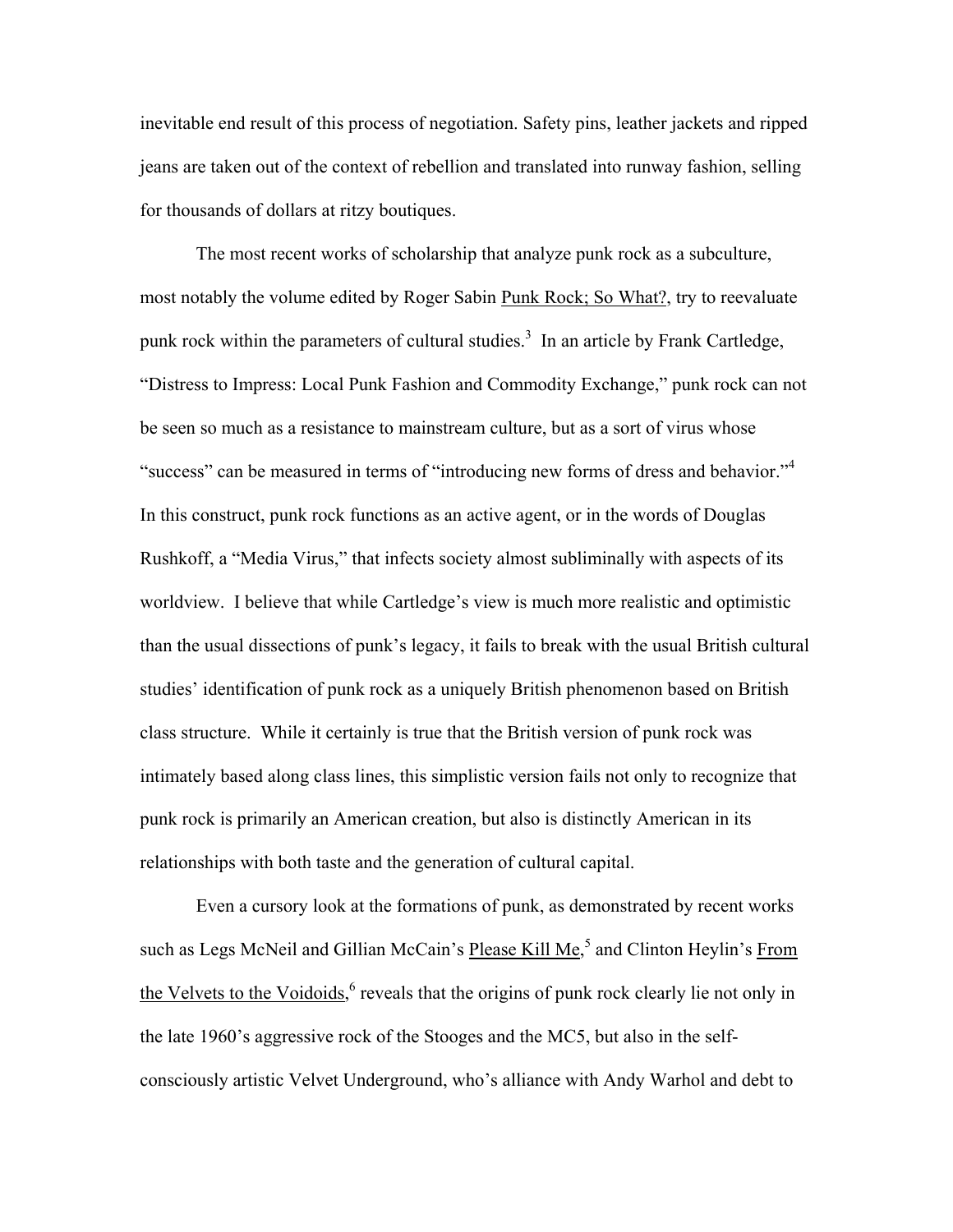Delmore Schwartz and Lamonte Young reveals punk rock to be a creation of the welleducated and art-school trained upper classes. Thus, the American version of punk rock can be seen not simply as a reaction against the decaying economic system of Great Britain, but also as a self-conscious pose to identify one as outside the mainstream of "normal'" rock and roll. As punk pioneer (and well regarded poet and novelist) Richard Hell famously said, "punk made it possible to completely reinvent yourself."<sup>[7](#page-12-6)</sup>

The punk look in America became a recognizable set of signifiers that was used to set oneself apart from the mainstream. Stuart Ewen noted in his book All Consuming Images that punk itself became a form of conspicuous consumption, one where those who chose to identify themselves as punk could adapt mainstream commodities to create a sense of identity not based on the British punk "uniform" but by using (at least during the early days) disparate styles to self-identify as punk.<sup>[8](#page-12-7)</sup> The baggy overcoats of Pere Ubu were as punk as the leather jackets of The Ramones, and as punk as the flightsuits and goggles of Devo. However, this applied not merely to fashion, which was one of, but not the most important signifier of punk. In fact, the most important signifier of American punk rock was also the most ephemeral of all concepts, taste.

 In America, taste, or liking the correct bands in the punk canon, became the dominant signifier of punk rock. American punk was far too geographically diverse to form the closed communities of style that marked most European punk. If there was no set dress code, the only way to identify fellow punks (especially in the days when school dress codes were more rigid in most of the country) was by wearing the correct button, scrawling the correct band names on a notebook, or wearing the right band patch provided passwords and codes that only the initiated understood. As American punk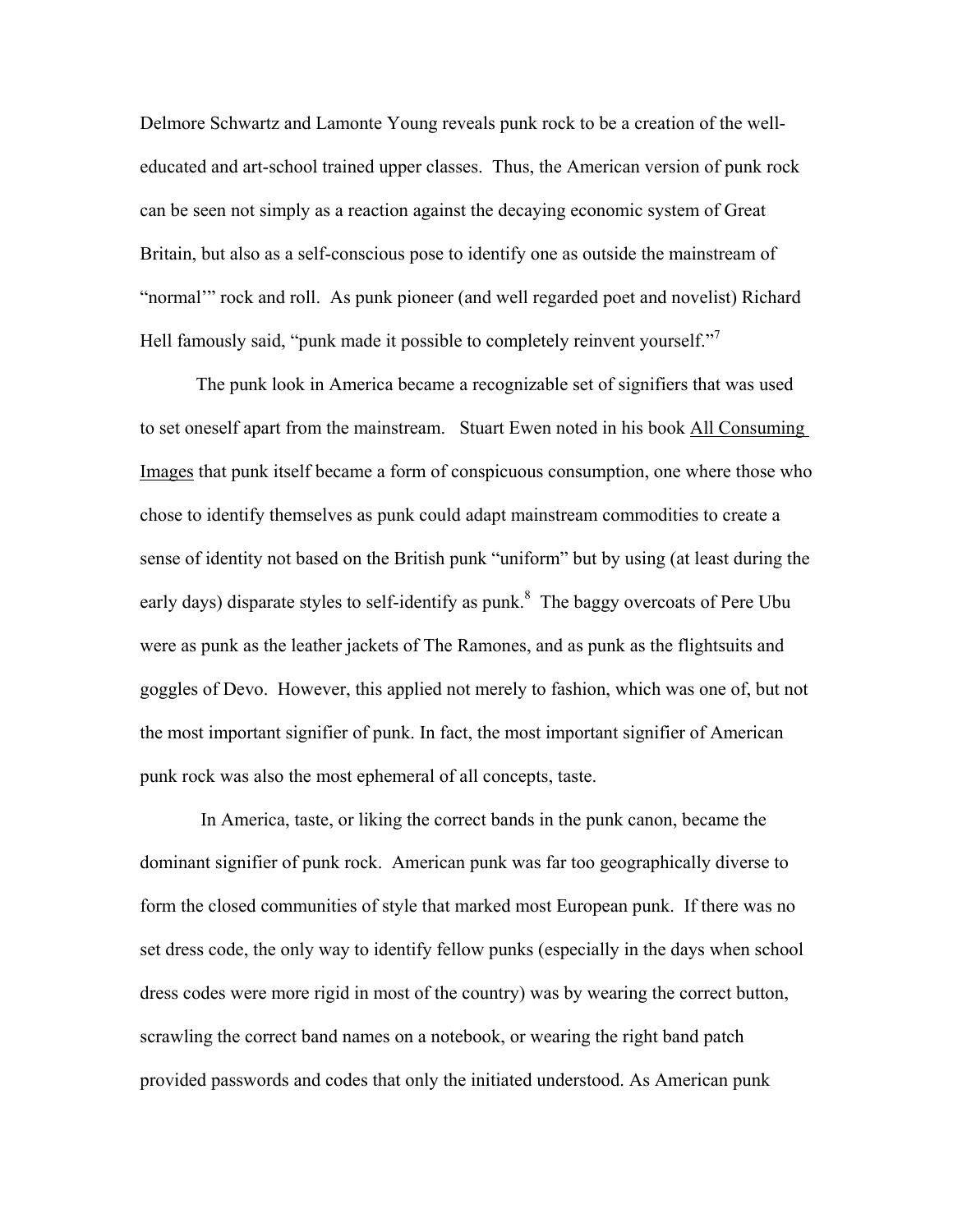positioned itself intentionally outside of the mainstream of American music, and even increasingly outside of the major label dominated music industry, having the correct taste in bands became a sort of cultural capital, or form of "musical currency" that legitimized those in possession of the necessary knowledge. (An example of this, although based on a British book, is the movie "High Fidelity," where record store employees obsess about music and define a proper customer by their breadth of knowledge and musical taste.) Thus, becoming a punk involved learning a canon of "acceptable" music, and in a very real sense, becoming not just a purist, but also a musical elitist.

 American punk rock really was always about taste, about defining oneself as outside the mainstream, not through economic situation or a mythologized class consciousness, but through a secret society of musical taste where ones' identity was validated through what one accepted and rejected as legitimate forms of musical expression. In many ways, this is no different than other forms of musical fanaticism, but punk rock's canon of authenticity was by no means a static one. The canon was always capable of revision as endless debates of what was and was not "punk" began to dominate the 'zines and public discussions about punk rock. In a way, punk rock became similar to dance culture and club culture where the music is also seen as having a canon, but capable of (and in need of) constant evolution and adaptation, although it is doubtful that dance culture has become as relentlessly doctrinaire as modern punk culture. Punk bands that have achieved a modicum of mainstream success such as Green Day were seen as derivative of the original canon and also as "selling out" by a community that tries to avoid major record labels and access to widespread audiences as a conscious decision. Variations in musical style were not overt considerations in whether a band was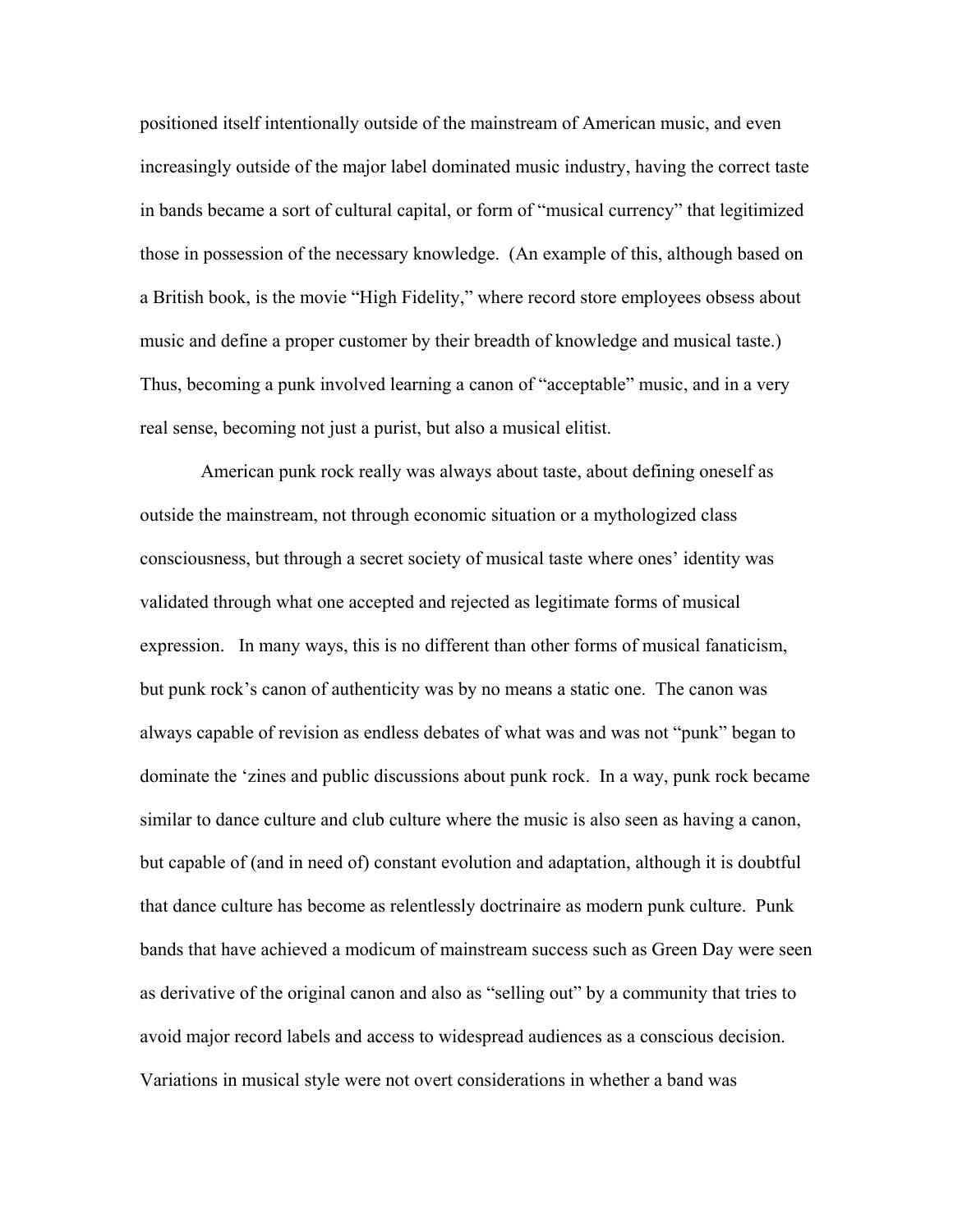considered authentic or not, rather a dedication to the ephemeral "principles" of punk rock were the main criteria. Maximum Rock and Roll, a 'zine often considered the "bible" and chief validator of authenticity for punk rock once tried to sum up the punk aesthetic simply as "honest music, not money making."<sup>[9](#page-12-8)</sup> Likewise, the recent plethora of advertisements using punk rock seems on the surface a direct challenge to the closely guarded authenticity of punk rock, and another inevitable step towards the commodification of a subculture. However, this time the danger comes not from without, but from within.

### Advertising and Punk Rock

The prevalence of punk is no doubt due in part to a simple change in demographics. A new generation of advertisers, weaned not on the counter-culture of the 1960's but on the punk rock and new wave of the late 70's and early 80's, now dominate the industry. The new generation, many of who enjoyed punk rock, but like most music fans, ignored or resisted the alternative ideology of punk, may have simply wanted to use music they were more familiar with and enjoyed more than the constant recycling of 60's songs that dominated advertising throughout the '80's. In a sense, this was just a natural musical evolution. The new generation who now dominate the creative departments of most major advertising agencies want to use the music of their youth, rather than the music of their supervisors' youth. This is also a result of most musical communities not connected with the ideology of the music, just as most Public Enemy fans, a good percentage of whom were white middle class youths, could dismiss the occasional anti-semetic outburst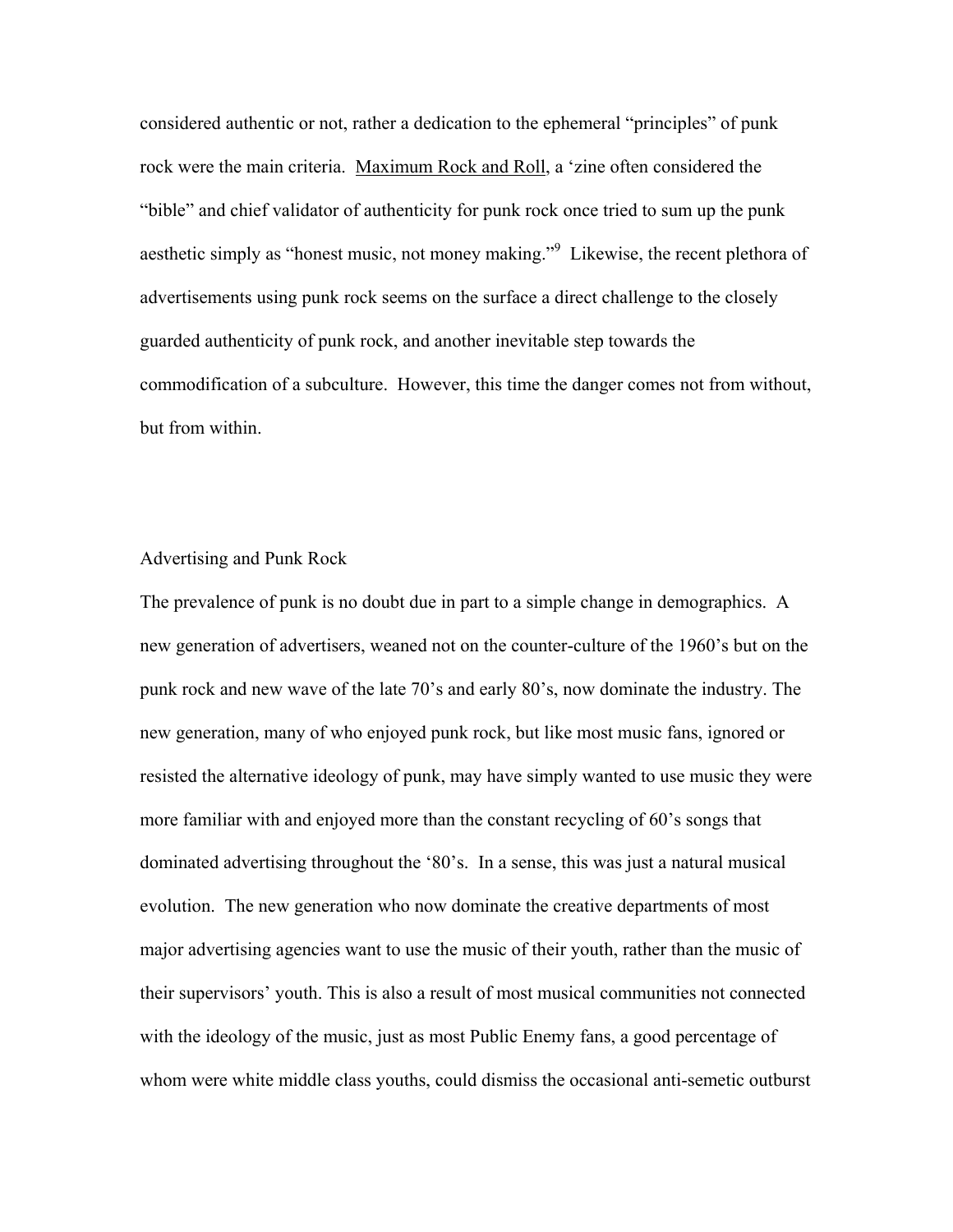of the group's "Minister of Information," Professor Griff, so too could punk fans enjoy the music of The Clash, perhaps, without realizing their strong leftist credentials. It is no coincidence that their most overtly political album, Sandanista, was also their weakest both in sales and critical acclaim. The people working in advertising agencies who introduced punk to the mainstream via ads for cars using bands such as The Buzzcocks (Toyota), The Smiths (Nissan) and The Minutemen (Volvo), were most likely not part of any conspiracy to plunder the underground for mainstream fodder, but instead were simply using the music they had grown up with to sell the commodities their job required. And if the advertisers had found themselves abandoning their punk roots to sell products, their target audience suddenly found themselves in need of products to buy. As Devin Gordon pointed out in a recent article in Spin Magazine, "those Smiths fans, arbiters of cool in their youth, are now in their late 20's and early thirties, right about the age when people make their first 'serious' car purchase."[10](#page-12-9) Except for a few diehard fans, most punks find that they must reintegrate themselves into the real world and in doing so end up purchasing many of the same commodities they once scoffed. Nor are the bands themselves blameless either. Clearly no one held a gun to the head of Iggy Pop (who advertised for Nike) or forced Black Flag to sell their classic song "Rise Above" to a manufacturer of video games. What happened was simply that a generation came of age and infiltrated the industries they once derided. Advertisers, being fairly astute, tried to create a connection between the (presumed) counter-cultural activities of their audiences' youth in order to identify consumption with rebellion. And, as with Nike's use of "Revolution" a decade earlier, some fussed and cried sellout, but many may have been simply amused to see the music of their youth used in this fashion. As Simon Frith notes,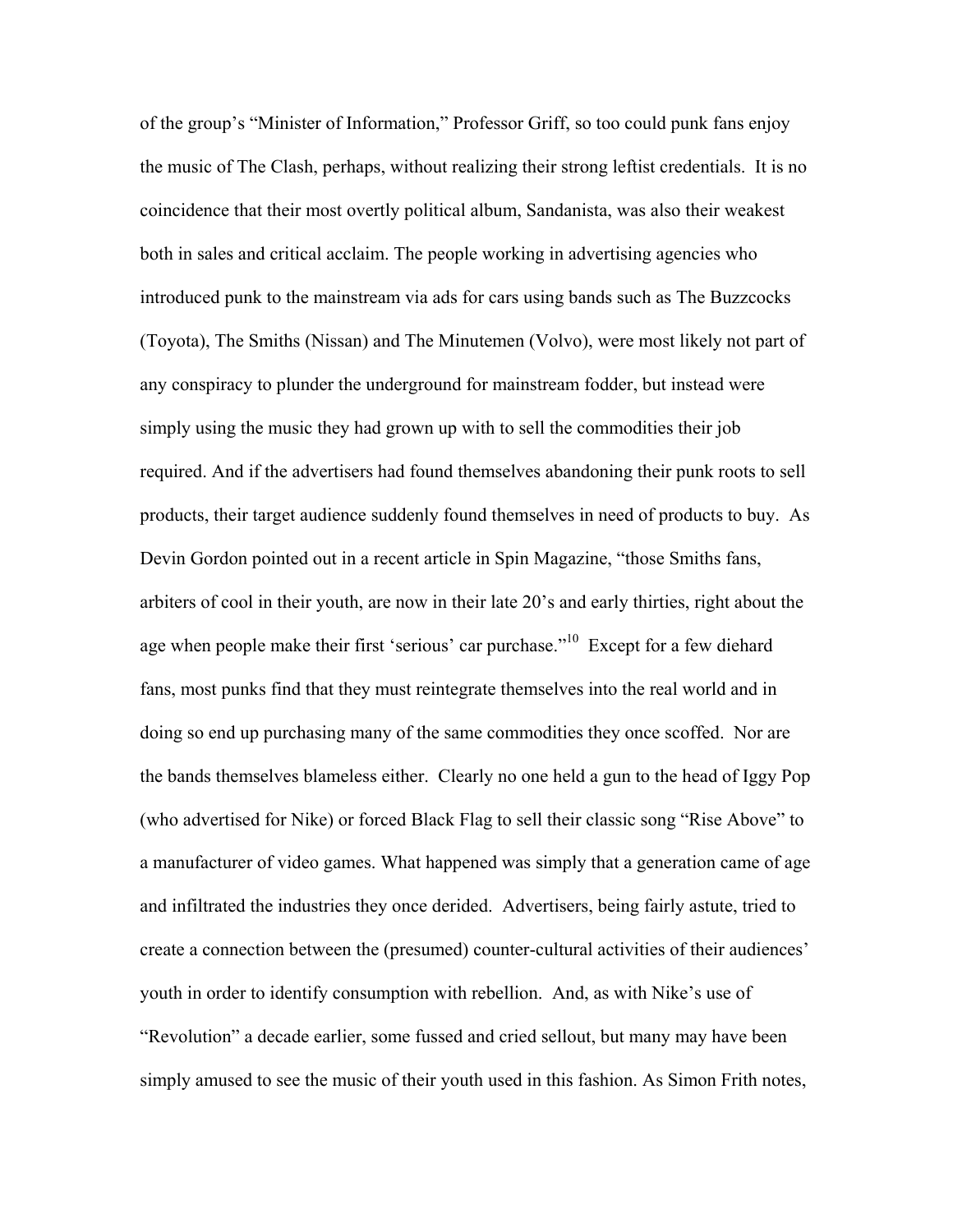rock music has always "articulated the reconciliation of rebelliousness and capital."<sup>[11](#page-12-10)</sup> Likewise, Douglas Kellner has also pointed out that advertising itself is part of the active process. As Kellner wrote, "all ads are social texts that respond to key developments during the period in which they appear."<sup>12</sup> The fusion of punk rocks' subversiveness to the imperatives of a market economy can then be regarded as almost inevitable. Naturally the punk 'zines, bulletin board and listservs were aghast, but for most of America the protest was marginal.

## Implications

What are we to make of the use of punk rock in mainstream advertisements? On the one hand, this could be seen as the usual commodification of a subculture by the mainstream, exactly what Hebdige described over twenty years ago. But this perspective ignores the American version of the punk rock narrative, the narrative where punk was not a community based on class, but rather on taste. Perhaps this is actually an example of what Pierre Bourdieu calls cultural capital, although Bourdieu identified it as exclusively a function of the dominant classes reserving specific art forms for their own privileged uses. Nonetheless, it seems logical that specific subcultures can, over time, develop cultural capital of their own. The cultural capital of punk rock is the closely guarded canon of music, which provides entrance into the mysteries of punk to those immersed in the "correct" music. Punk allowed itself to become a closed community of elitists, and in a sense the punk community became as restrictive as the mainstream culture they supposedly opposed. Punk zealously resisted the commodification that mainstream exposure offered, but at the same time it kept the best parts of the movement, the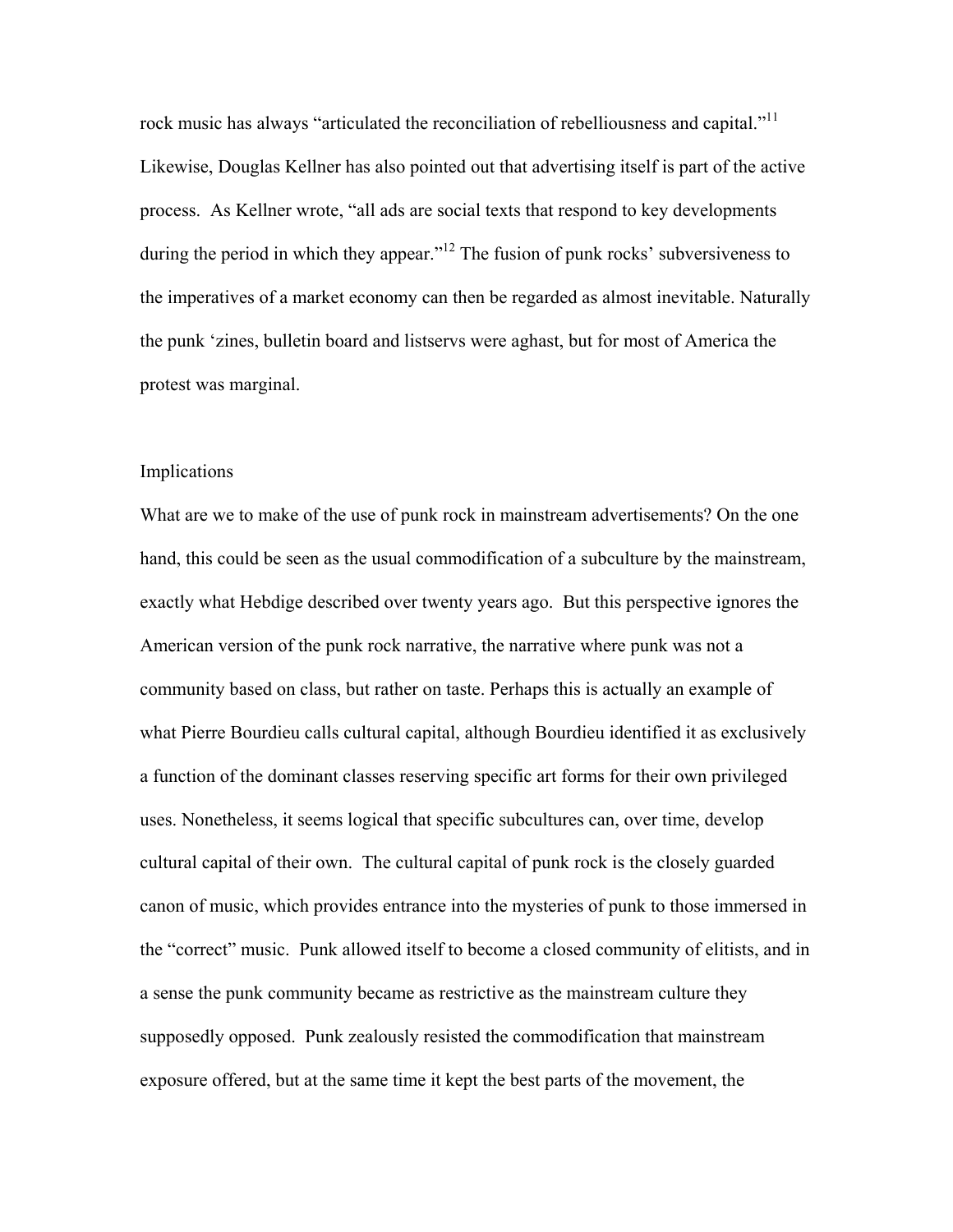propulsive and almost organic music, at the core of punk, for itself. In doing so and resisting mainstream methods of distribution, punk rock closed itself off from the rest of the world, espousing a supposed philosophy of liberation, but for only a few thousand adherents, bound together by a rejection of all things mainstream, and a rejection of those who sought to join without benefit of the proper forms of initiation. By the turn of the century, a movement that was supposed to have been all-inclusive became elitist.

 This is why I believe there are positive aspects to the new rash of advertisements using punk, alternative and even club music to sell products.<sup>13</sup> While we may rightly decry the sheer ubiquity of advertisements and a culture founded on advertising as a way of life, we cannot ignore the pervasive influence and vast reach of advertising in general. The exposure of punk to a wide audience in this light can be seen as a way of spreading punk's cultural capital into the mainstream, which has long resisted the punk movement, and surely a commercial in limited release reaches many millions more than all of the college radio and underground distribution networks that punk relies upon combined. As Gina Arnold noted, while punk has become the perfect target market, the potential is still there for co-option of the very products being advertised.<sup>14</sup> Also, as Keith Negus has noted, there is not necessarily a connection between who controls a product and how it is consumed<sup>[15](#page-12-14)</sup>

 What I am saying will no doubt seem like heresy both to those who eschew advertising as an environment and those within the thick of current punk culture. Those who do wish punk to be distributed to a wider audience often point to new technologies, such as Mp3 and new modes of distribution like Kazaa, as a logical and more promising extension of punks' DIY aesthetic. This hope is somewhat nebulous at the present.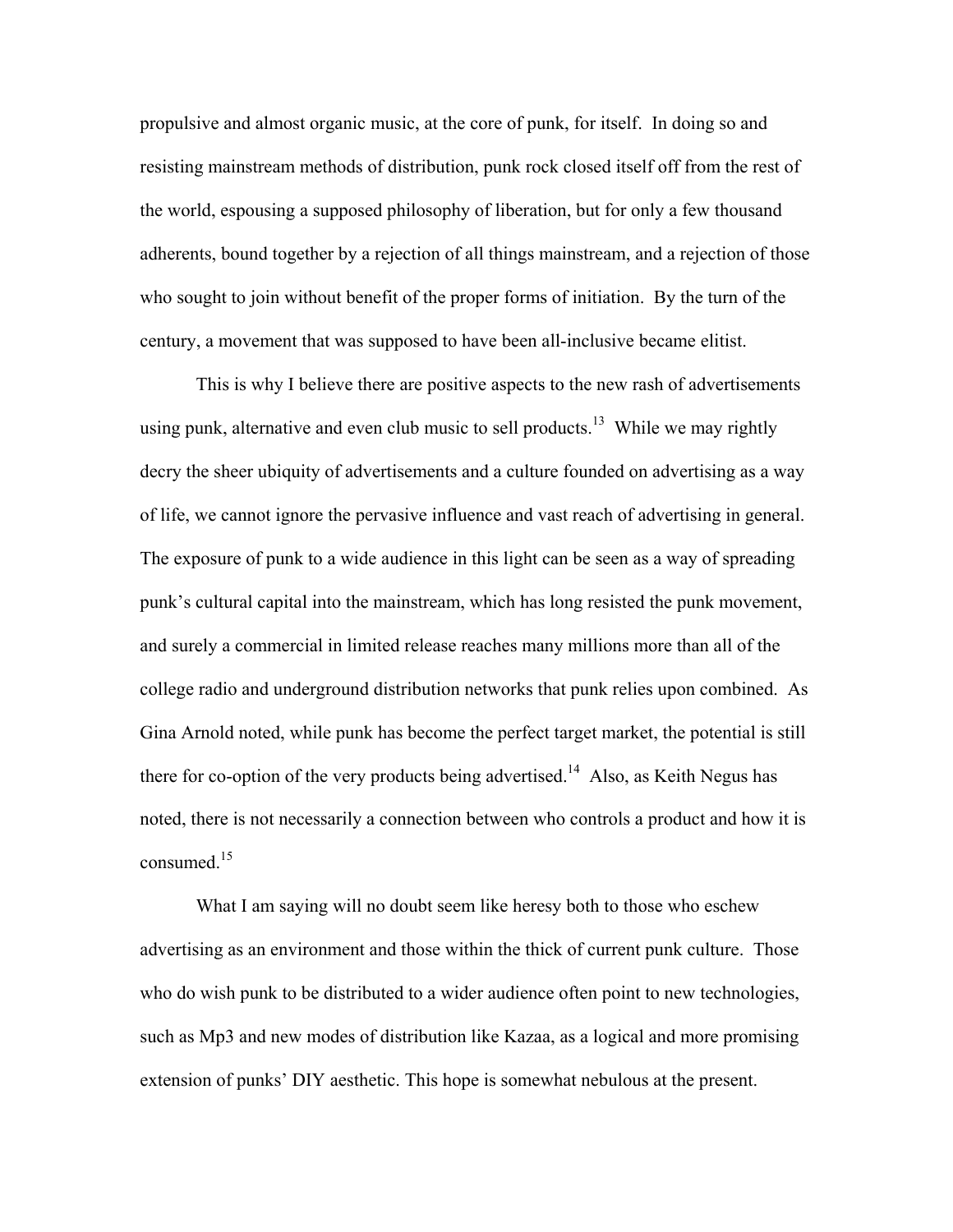Napster, for example, was the target of much legislative lobbying by major record labels and eventually shut down. As authors such as David Marshall have pointed out, the Internet may be evolving into a network model, following a pattern that he identifies as "access, excess and exclusion," where large corporations crowd independent voices into the margins.<sup>16</sup> So, while those avenues are closed off or marginalized, it may be that punk rock can reach a wider audience by using the mainstream as its carrier. At its best, this form of cultural capital could act as a virus or meme, infecting the mainstream and allowing greater access to the music, and perhaps even some of the fertile anarchistic genius of punk, than both the major record labels or even the insular punk community have previously allowed.

# Conclusion

 Of course, whether this will be ultimately beneficial is by no means certain and there are many disadvantages, none the least is the fact that punk communities are notoriously picky about whom they accept as members in the first place. Also, the music used in commercials is not identified by artist and most people will certainly not know to whom they are listening, but then again this is the case with most radio stations who do not identify artists immediately after playing a song. There is also the danger that many people will either miss or turn off the commercials, whether they know the music or not, because it is just another annoying interruption of "Friends" or "Buffy." All of these are very real problems and require greater analysis than an article of this length is able to discuss. But if punk is to be legitimized, it needs to stop hiding behind a mask of purity and start to make overtures into the mainstream, to let some of its closely guarded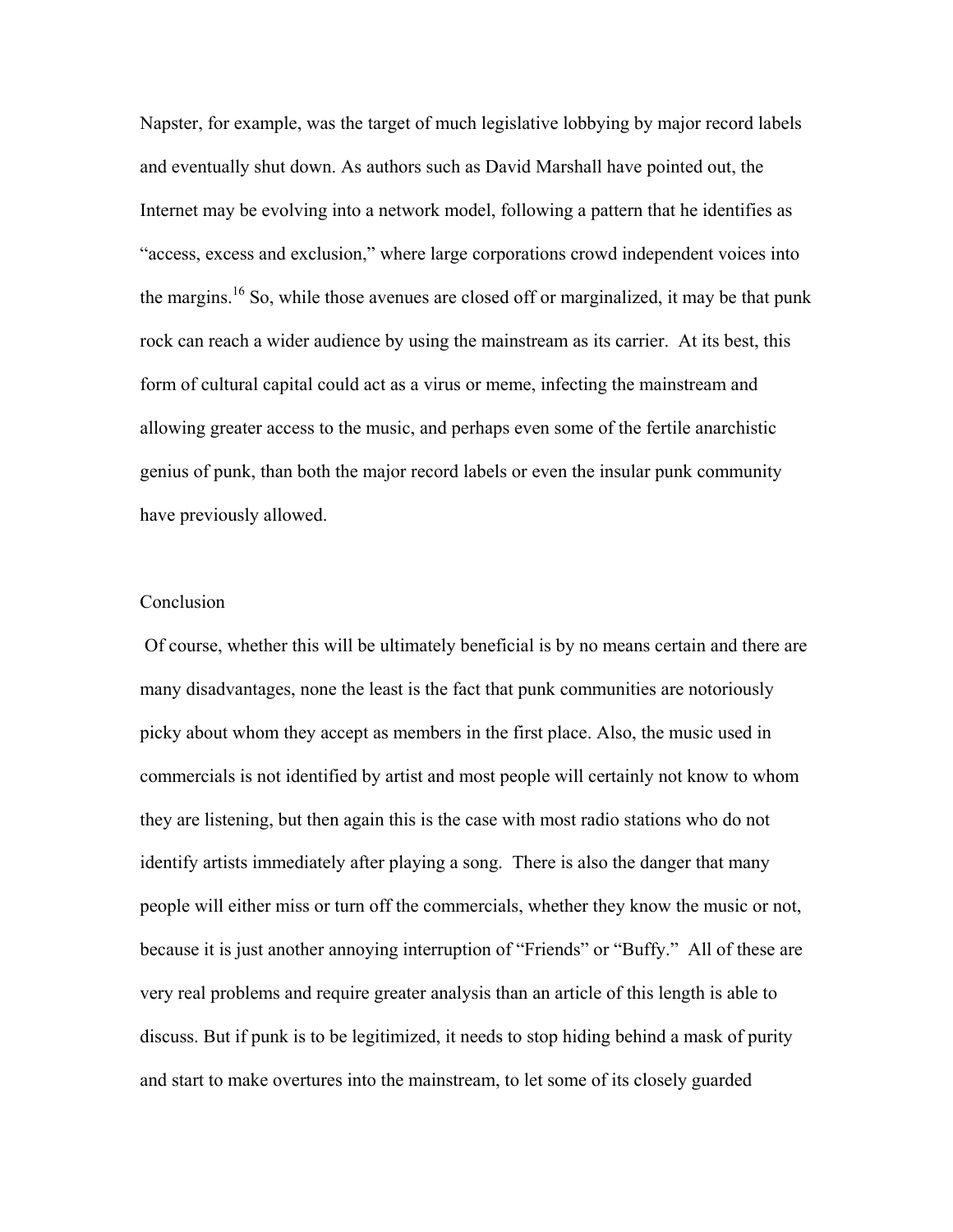cultural capital out into the real world. With mainstream radio and MTV still closed (and becoming more restrictive on a daily basis), and the future of the Internet in turmoil, it may be that what most people regard as commodification is a blessing in disguise. At the very least, it may allow some people to actually experience punk rock in a nonjudgmental way, without the attendant baggage of punk's codes and rituals. Also, any exposure to "underground" music, with all the accompanying elements of style and taste, helps to refresh the mainstream from becoming stale. In short, the introduction of punks' cultural capital, and of the virus of punk rock into the mainstream via commercials, may do more to affect culture in general than twenty-five years of self-imposed marginalization. Although some suggest that one of the main principals of punk is its uncompromising stance towards co-option by the mainstream, this principal can also lead to calcification when taken to its logical extreme. If punk rock is to remain a vital force both as a (somewhat amphoras) political movement and as a musical community, it must learn to engage the mainstream, rather than pretend that it simply does not exist. If commercials are the first step in this process, then ultimately the "commodification" of punk may open more doors than it closes.

 $\overline{a}$ 

<sup>1</sup> Hebdige, Dick. Subculture the Meaning of Style, England: Routledge, 1979. pg. 86. 2

 $<sup>2</sup>$  Hebdige, *Subculture*, pg. 94.</sup>

<sup>&</sup>lt;sup>3</sup> Cartledge, Frank. "Distress to Impress?: Local Punk Fashion and Commodity Exchange" in Punk Rock: So What, Roger Sabin, Ed. London: Routledge, 1999. pgs. 143-154. 4

<sup>&</sup>lt;sup>4</sup> Cartledge, *Distress to Impress*, pg. 151.

<sup>&</sup>lt;sup>5</sup> McNeill, Legs and McCain, Gillian Please Kill Me: The Uncensored Oral History of Punk, New York: Grove Press, 1996.

<sup>&</sup>lt;sup>6</sup> Heylin, Clinton. From the Velvets to the Voidoids: A Pre-Punk History for a Post-Punk World, USA: Penguin Books, 1993.

 $T$  Heylin, *Velvets to the Voidoids*, pg. 326.

<sup>&</sup>lt;sup>8</sup> Ewen, Stewart. All Consuming Images: The Politics of Style in Contemporary Culture USA: Basic Books, 1988. pg. 253.

<sup>9</sup> Fenster, *Maximum Rock and Roll,* pg. 146.